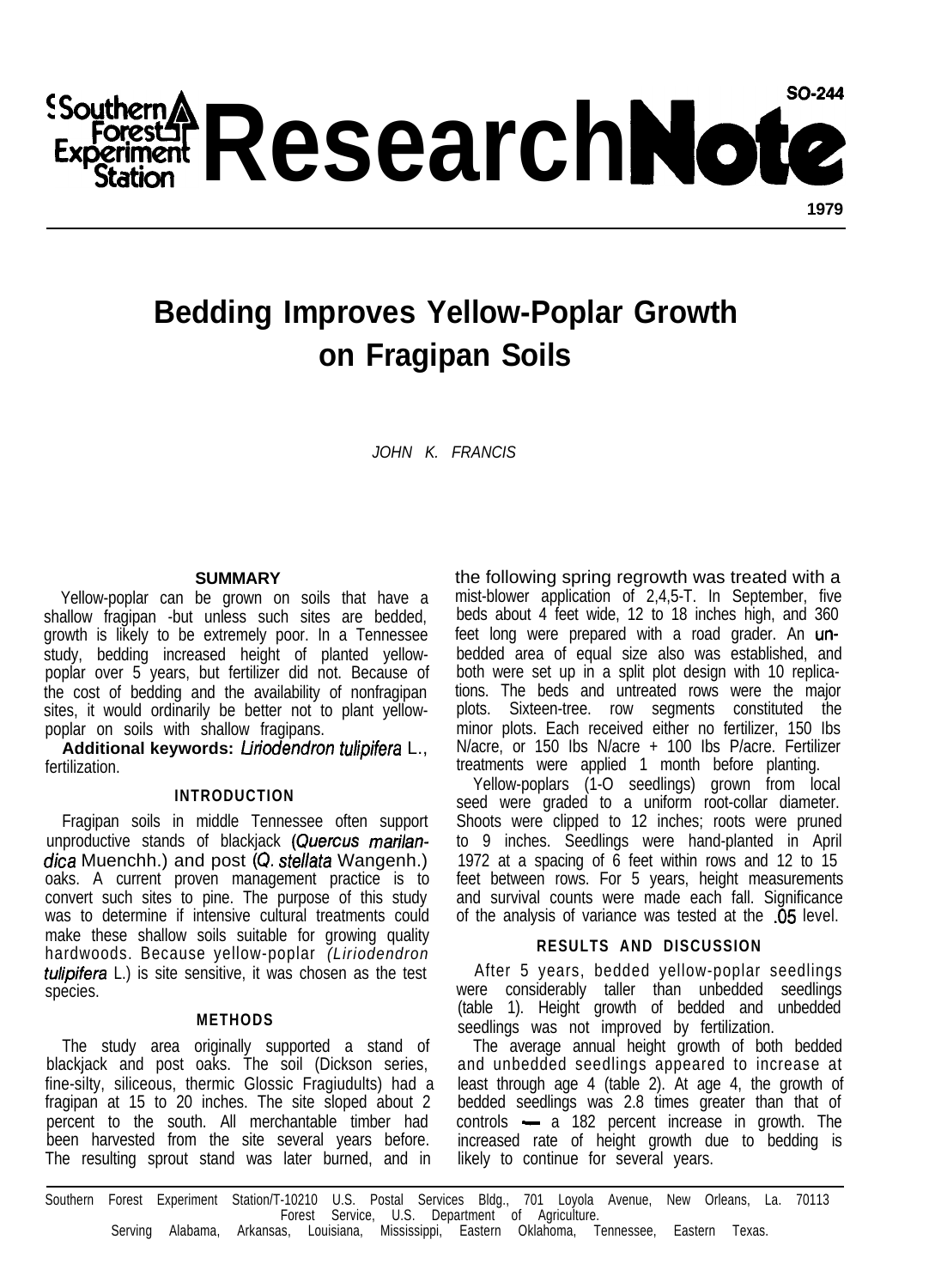| Table 1 .-Average height of yellow-poplar |  |  |
|-------------------------------------------|--|--|
|-------------------------------------------|--|--|

|                   |          | <b>Bedded</b> |                 |          | Not bedded  |                 |
|-------------------|----------|---------------|-----------------|----------|-------------|-----------------|
|                   | No fert. | 150N          | $150N+$<br>100P | No fert. | <b>150N</b> | $150N+$<br>100P |
|                   |          |               | Feet            |          |             |                 |
| Planting ht.      | .90      | .92           | .90             | .89      | .79         | .72             |
| Year 1            | 1.07     | 1.26          | 1.10            | 1.00     | 1.05        | .93             |
| Year <sub>2</sub> | 1.97     | 2.19          | 1.50            | 1.26     | 1.52        | 1.26            |
| Year <sub>3</sub> | 2.73     | 3.03          | 2.14            | 1.62     | 2.03        | 1.69            |
| Year <sub>4</sub> | 4.57     | 4.69          | 3.55            | 2.11     | 2.72        | 2.32            |
| Year 5            | 6.30     | 6.60          | 5.32            | 2.36     | 3.26        | 2.90            |

**Table** *2.-Mean annual height growth and total height of bedded and unbedded yellow-poplar seedlings*

|             | Mean height growth |                              |           |                      | Mean total height |           |  |  |
|-------------|--------------------|------------------------------|-----------|----------------------|-------------------|-----------|--|--|
| Year        | Not<br>bedded      | <b>Bedded</b>                | Increase' | <b>Not</b><br>bedded | <b>Bedded</b>     | Increase' |  |  |
|             |                    | ------------- Feet --------- | Percent   |                      |                   | Percent   |  |  |
|             | .19                | .23                          | 21        | .99                  | 1.14              | 15        |  |  |
| $\mathbf 2$ | .35                | .74                          | 111       | 1.35                 | 1.69              | 40        |  |  |
| 3           | .43                | .74                          | 72        | 1.76                 | 2.63              | 46        |  |  |
| 4           | .60                | 1.69                         | 162       | 2.36                 | 4.34              | 62        |  |  |
| 5           | .46                | 1.74                         | 276       | 2.64                 | 6.07              | 114       |  |  |

**'Due to bedding.**

After 5 years, survival was significantly better on the unbedded plots (table 3). On the bedded plots, using  $N + P$  fertilizer resulted in significantly lower survival than using either N alone or no fertilizer.

The soil on which this study was performed has a shallow fragipan. The hardness and poor internal drainage of the fragipan prevent trees from rooting deeply. Planting yellow-poplar on soil beds increased the depth to the fragipan and helped keep some of the roots above the saturated subsoil in winter and spring. Bedding also concentrated the richer topsoil into the planting row where seedlings could use it more effectively.

Insufficient packing of the beds probably caused the lowered survival rates. The beds were fluffy after being pushed up by the road grader and were not mechanically packed, although they were allowed to settle over winter. Broadfoot and others (1972) maintained that loosening the soil is not always desirable as some plants require dense soil for good root-soil contact. Root-soil contact is doubly important for newly transplanted seedlings.

Weeds, chiefly blackberries and grass, grew on all plots, especially fertilized beds, and might have con-

*John Francis initiated this* **Note** *as* **a** *Research Forester with the Southern Forest Experiment Station, Sewanee, Tennessee. He is now Associate Soil Scientist at the Southern Hardwoods Laboratory, which is maintained at Stoneviiie, Mississippi, by the Southern Forest Experiment Station, Forest Service - USDA, in cooperation with the Mississippi Agricultural and Forestry Experiment Station and the Southern Hardwood Forest Research Group.*